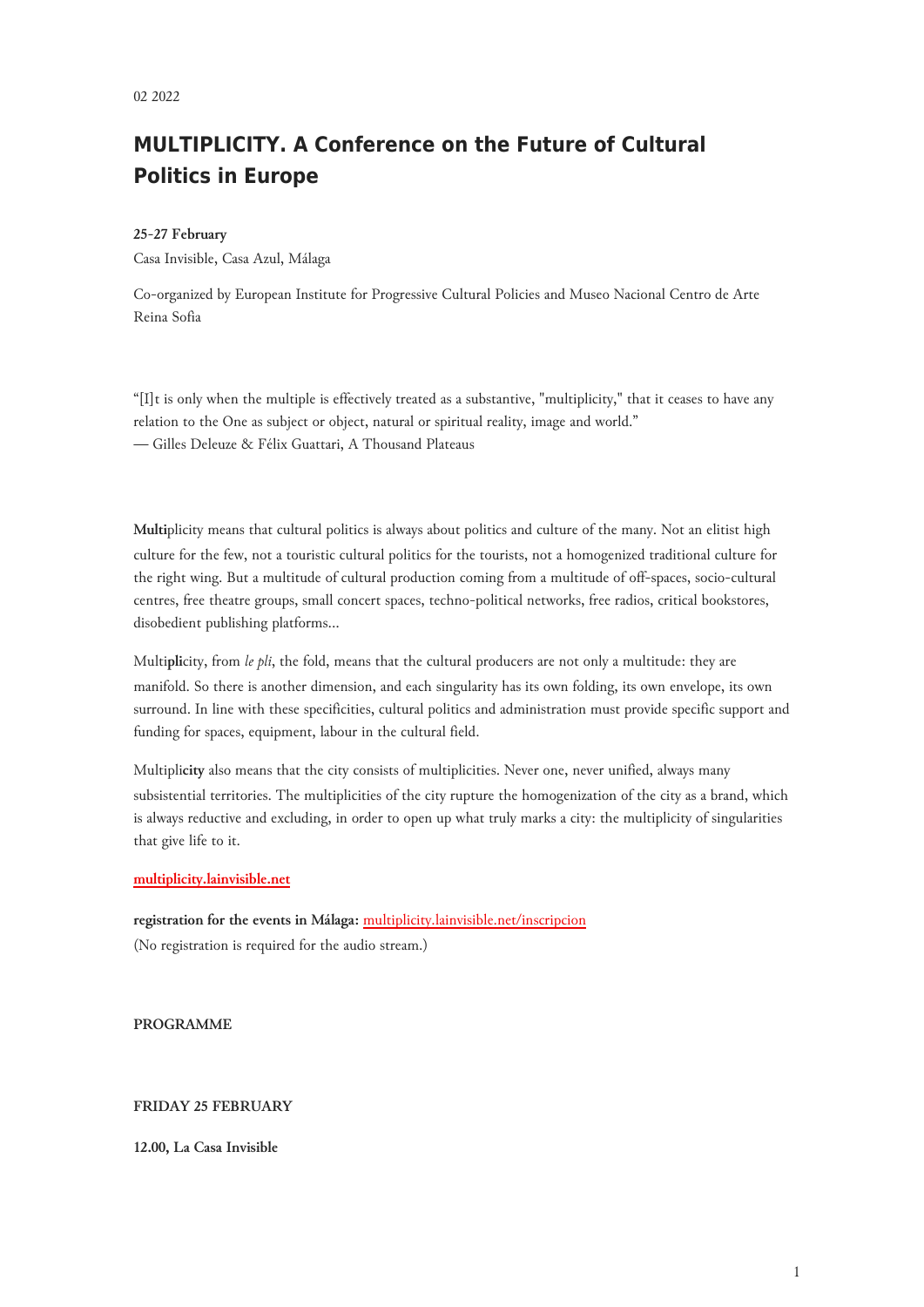**Multiplicity of cultural policies**

In Spanish language

**Max Jorge Hinderer Cruz**, artistic director, Academy of the Arts of the World, Cologne (zoom) **Monika Mokre**, president, European Institute for Progressive Cultural Policies, Vienna (download English translation of the talk)

**Hito Steyerl**, artist, Professor of Experimental Film and Video, Berlin University of the Arts (zoom) **ruangrupa**, artistic directors of documenta fifteen, Jakarta [zoom]

**18.00, La Casa Azul**

## **Philosophies of Multiplicity I** In English language

**Kike España**, researcher in Urban Theory, Málaga **Gerald Raunig**, Professor of Philosophy, University of the Arts, Zürich

**Isabell Lorey**, Professor of Queer Studies in the Arts and Sciences, Academy of Media Arts, Cologne **Stefan Nowotny**, Professor of Visual Cultures, Goldsmiths, University of London, London

## **SATURDAY 26 FEBRUARY**

## **12.00, La Casa Invisible**

## **Multiplicity of knowledge production**

In Spanish language

**Eva Morales**, Professor, School of Architecture, University of Málaga **José V. Iranzo Benito**, Professor, Faculty of Fine Arts, University of Málaga **Florencio Cabello**, Professor, Faculty of Communication, University of Málaga

**18.00, La Casa Azul**

**Philosophies of Multiplicity II** In English language

**Boris Buden**, philosopher and cultural critic, University of Applied Arts, Vienna **Nanna Heidenreich**, Professor of Transcultural Studies, University of Applied Arts, Vienna

**Brigitta Kuster**, Professor of Cultural Research and Film Studies, Humboldt University, Berlin **Film Program**

## **SUNDAY 27 FEBRUARY**

**12.00, La Casa Invisible**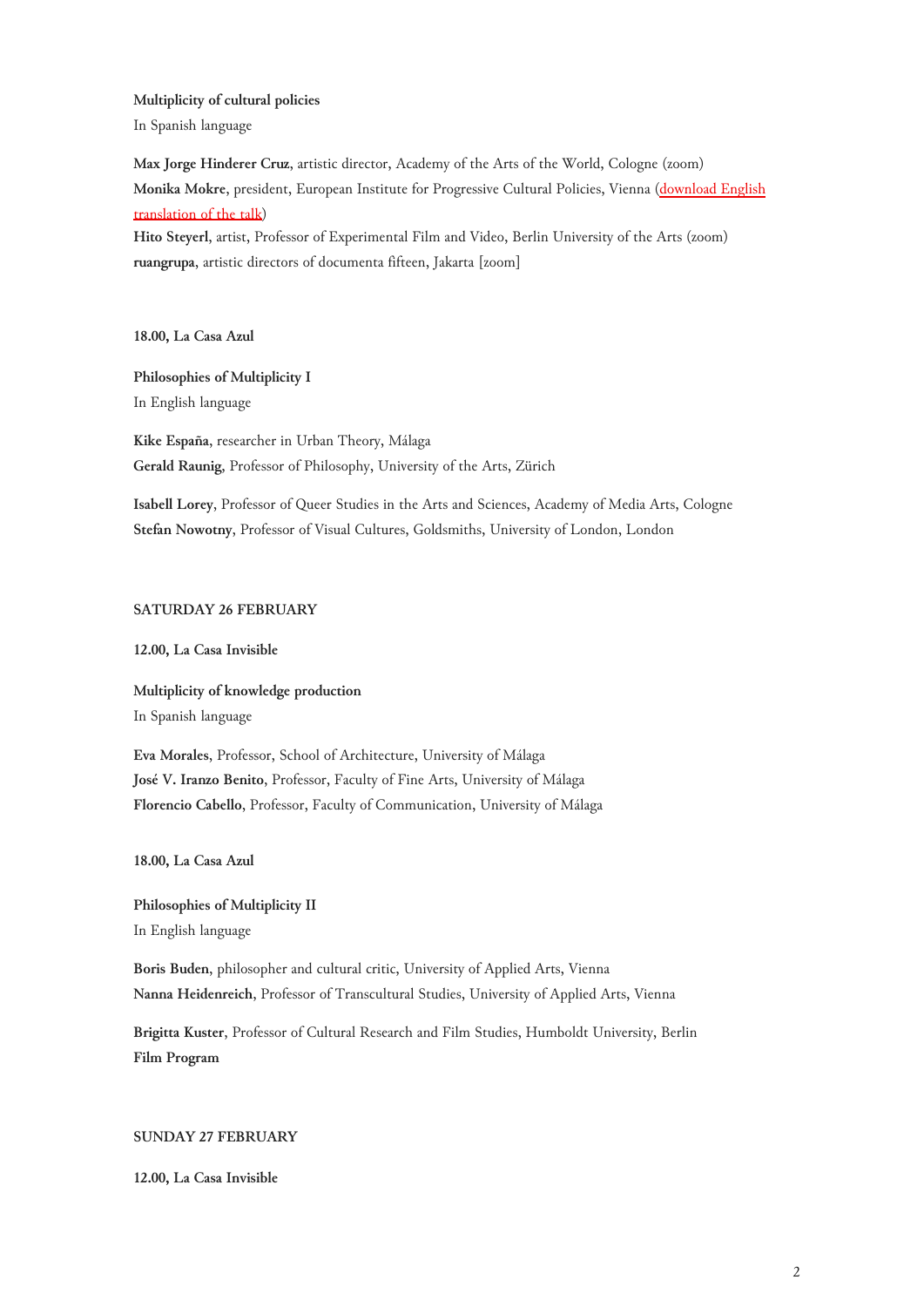#### **Multiplicity of art institutions**

In English and Spanish language

**Gabriele Gerbasits**, Director, IG Kultur Österreich, Vienna (zoom) **Manuel Borja-Villel**, Director, Museo Nacional Centro de Arte Reina Sofía, Madrid **Bernard Blistène**, Honorary Director, Musée National d'Art Moderne - Centre Pompidou, Paris **Elo Vega**, **Rogelio López Cuenca**, artists, Málaga

### **SHORT BIOGRAPHIES**

**Manuel Borja-Villel** is director of the Museo Nacional Centro de Arte Reina Sofía in Madrid (since 2008). He graduated in Art History at the University of Valencia, studied at Yale University, Fullbright Scholarship, Kress Foundation Fellowship, Master of Philosophy and PhD in Art History at the City University of New York. He was director of Fundació Antoni Tàpies in Barcelona since its inauguration (1990-1998) and director of the Museu d'Art Contemporani de Barcelona (MACBA) (1998-2008).

**Bernard Blistène** is honorary director of the Musée National d'Art Moderne - Centre Pompidou in Paris. He was director of the museums of Marseille (1990-1996), General Inspector of Artistic Creation of the Delegation of Plastic Arts of the French Ministry of Culture (2002-2009), deputy director (1996-2002) and director (2013-2021) of the Musée National d'Art Moderne - Centre Pompidou in Paris. He has curated the Biennale of Sydney (1984), the Biennale of Alexandria (1991), the Aperto international section of the Venice Biennale (1990) and the Jerusalem Biennale Art Focus (2008).

**Boris Buden** is a writer and cultural critic based in Berlin. He studied philosophy in Zagreb (Croatia) and received his PhD in cultural theory from the Humboldt University in Berlin. In the 1990s he was editor of the Zagreb-based magazine Arkzin. He has participated in several research and art projects in Western and Eastern Europe, Asia and the United States, including Documenta XI. He teaches at the University of Applied Arts Vienna. His latest publication is *Transition to Nowhere: Art in History After 1989*, Berlin 2020.

**Florencio Cabello** holds a PhD in Communication Sciences and is Professor of Audiovisual Communication Technology at the Faculty of Communication Sciences of the University of Malaga. His teaching and research focus on cooperative ways of doing things inspired by the software and free culture movements, with the perspective of building a commons in the communicative and cultural domains. He is the coordinator of the Translations project of the Laboratorio del Procomún at Medialab-Prado.

**Kike España** is an architect and holds a PhD in urban theory. He works as editor and translator for Subtextos, in the Suburbia bookstore and as a researcher in the Overtourism City project at the School of Architecture of the University of Málaga. He participates in La Invisible and the Fundación de los Comunes. His latest publication is the book *Die sanfte Stadt*, Vienna: transversal texts 2021.

**Gabriele Gerbasits** is co-director of IG Kultur Österreich, the Austrian network of cultural initiatives, and has successfully coordinated numerous cultural projects funded by the European Union. She has served on the boards of the European Network of Cultural Centres (ENCC), the European Forum for the Arts and Heritage (EFAH), the Austrian Society for Cultural Politics and The European Network for Active Participation in Cultural Activities (AMATEO).

**Nanna Heidenreich** is a researcher, curator and translator based in Berlin and Vienna. She works as professor for Transcultural Studies at the University of Applied Art in Vienna. She was curator of the Berlinale's Forum Expanded program, worked as a researcher and curator for the Haus der Kulturen der Welt (*Now is the time of*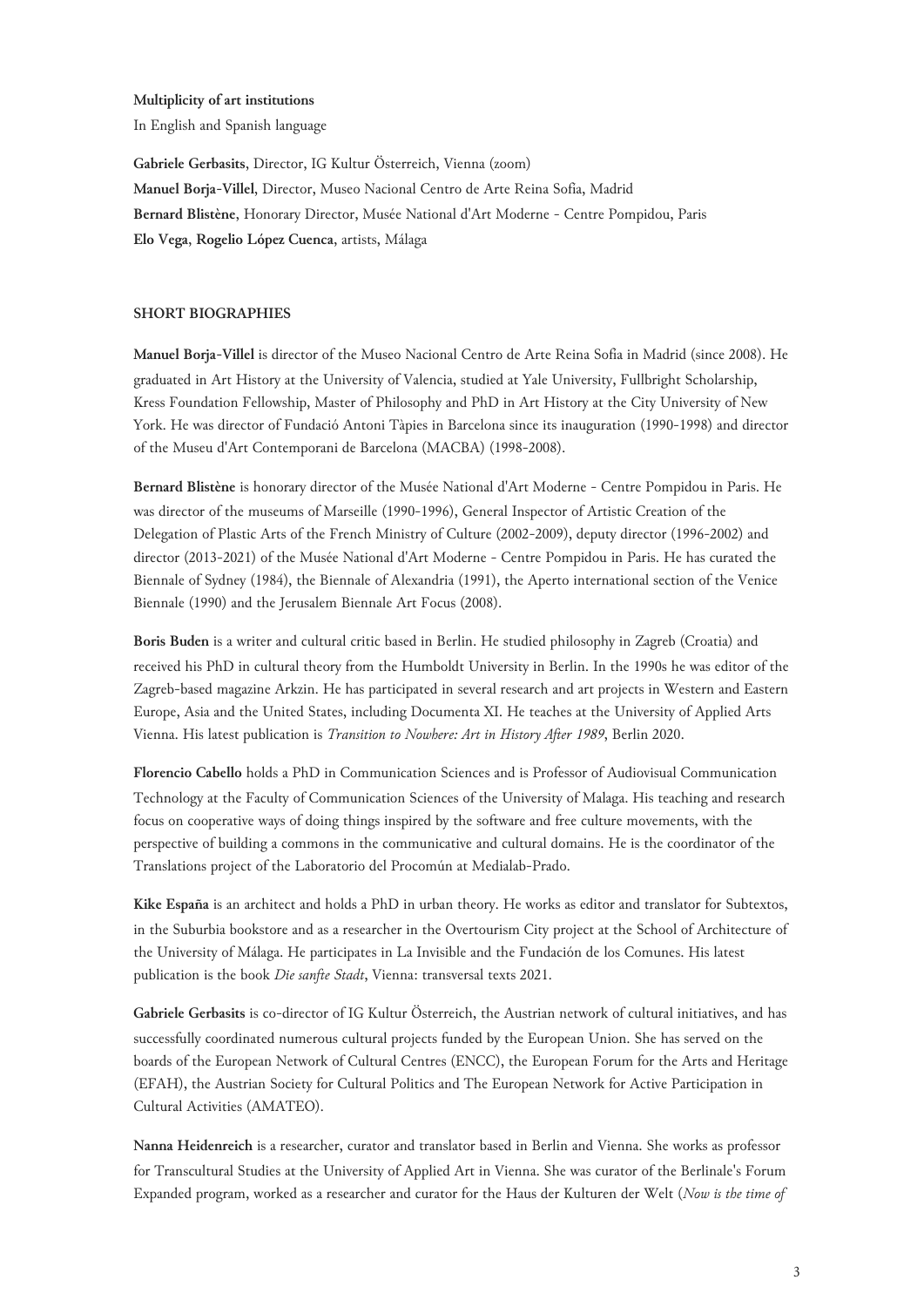*monsters. What comes after nations?* and *Soundtracks*). She was part of the anti-racist network Kanak Attak, and is a member of the network of critical studies on migration and border regimes (kritnet).

**Max Jorge Hinderer Cruz** is artistic director, Academy of the Arts of the World in Cologne. He worked as director of the Museo Nacional de Arte and is the cofounder of El PCP **(Programa Cultura Política)** in La Paz, Bolivia. For 2023/24, he will be academic director of the Programa de Estudios Independientes (PEI) at MACBA, Barcelona. His latest book is *La Deuda con la Belleza. Textos 2019-2021* (La Paz, 2022).

**José V. Iranzo Benito** is a professor at the Faculty of Communication and Fine Arts of the University of Malaga. His research career covers theory and practice in the field of avant-garde audiovisual practices. His audiovisual work has been shown in institutions and festivals of international relevance, such as the Museo Nacional Reina Sofía or the World Wide Video Festival in The Hague. He is currently researching on performative audiovisuals.

**Brigitta Kuster** is an artist and cultural researcher, mainly interested in visual and film studies, postcolonialism and migration and border studies. She works as a junior professor at the Humboldt-Universität zu Berlin. Her work takes the form of texts, research projects, exhibitions and film approaches. She is a reviewer for several scientific journals, the European Research Council, the FWF Austrian Science Fund and the Swiss National Science Foundation. Her latest book is *Grenze filmen: Eine kulturwissenschaftliche Analyse audiovisueller Produktionen an den Grenzen Europas*, transcript 2018.

**Rogelio López Cuenca** is an artist with a degree in Philosophy and a PhD in Fine Arts. He was one of the founding members of the artistic collective Agustín Parejo School (1982-1997). In 2019 a retrospective exhibition has been dedicated to his work at the Museo Nacional Centro de Arte Reina Sofía (Madrid). His most recent works are: Málaga 1937 (2007), Mappa di Roma (2007), Gitanos de papel (2009), Mapa de México (2010), Ciudad Picasso (2011), Saharawhy (2012), Valparaíso White Noise (2013), Mármoles con caracteres extraños (2015) Los bárbaros (2016), Las islas (2019), CNQSTDRS (2021).

**Isabell Lorey** is a political theorist, professor of Queer Studies at the Academy of Media Arts in Cologne. Her latest publications in English are *State of Insecurity. Government of the Precarious*, London: Verso 2015 and *Democracy in the Political Present. A Queer-Feminist Theory*, London: Verso 2022, in Spanish *Estado de Inseguridad. Gobernar la Precariedad*, Madrid: Traficantes de Sueños 2016 and *Democracia en presente*, Buenos Aires/Málaga: Tinta Limón/Subtextos 2022, upcoming.

**Eva Morales** is an architect and professor at the School of Architecture of the University of Málaga. Partner and co-founder of Cotidiana S.C.A. Co-founder of the architecture studio Lapanadería (2003-2013). Lapanadería projects have been finalists in Europan 11, First Prize Arquía Próxima 2010, finalist in the X Biennial of Spanish Architecture 2009, nominated for the European Union Prize for Contemporary Architecture Mies Van der Rohe Award 2009, Finalist in the FAD Awards 2008.

**Monika Mokre** is a political scientist and works as Senior Researcher at the Institute for Cultural Studies and History of Theatre, Austrian Academy of Sciences. She is president of the eipcp, European Institute for Progressive Cultural Policies, and of the Works Council of the Austrian Academy of Sciences. She has been representative of Austria in the COST Action "Constitution Making and Deliberative Democracy" and vice-chair of the Advisory Council on Cultural Diversity of the Austrian Commission for UNESCO.

**Stefan Nowotny** is a philosopher. He works in the Department of Visual Cultures at Goldsmiths, University of London. His research focuses primarily on questions of political theory, the complexities of translation and the entanglements of historical and contemporary epistemologies and imaginaries. Among his numerous publications, he is co-author of *Übersetzung: Das Versprechen eines Begriffs*, Vienna and Berlin: Turia + Kant 2009 and *Instituierende Praxen: Bruchlinien der Institutionskritik*, Vienna: transversal texts 2016.